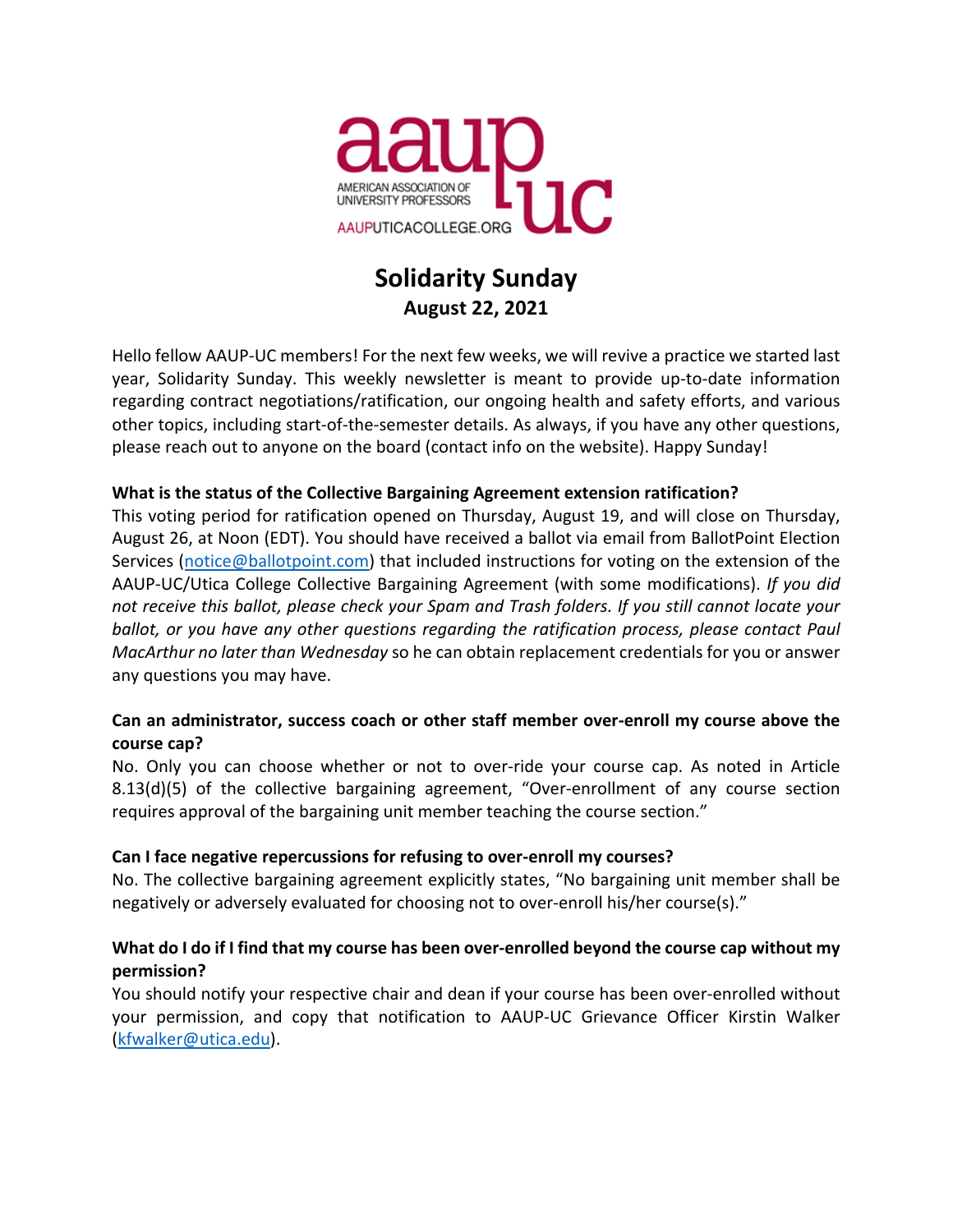#### **What do I do if I am being pressured to over-enroll my course?**

If you are being pressured to over-enroll your course, email any member of the governing board and/or Grievance Officer Kirstin Walker.

#### **Can I be forced to take on an overload?**

No. Overloads are voluntary for all bargaining unit members. You cannot be negatively or adversely evaluated for refusing to teach an overload. If you are being pressured to teach an overload, email any member of the governing board and/or Grievance Officer Kirstin Walker.

#### **What is the status of our social gathering?**

Last Spring (when COVID cases were actually declining), we all agreed that a social gathering was needed, to see each other face to face, and to celebrate making it through the hardest year for higher ed since the Vietnam war. We are still committed to this project, but – given that Fall is about to start, and COVID cases are no longer declining – we are planning for a Spring 2022 event. Party-planning-pro Tom Rossi has agreed to step out of Event Retirement to lead this effort, assisted so far by journeyman planner Dan Tagliarina. If others are interested in helping, please contact one of them. Our discussion at the Spring meeting suggests the event may or may not be a picnic or other format, and might be potluck or something else, possibly including healthy options, or not. So, details need a wee bit of firming up. One thing is for sure, we WILL get together, and we WILL celebrate both COVID becoming a memory, and our relationships with each other. OK Two things.

## **Do you have any updates that don't fit easily into a "FAQ" format?**

Why yes, thank you for asking.

First, I have received word from management that seat spacing will be increased at convocation this year, relative to the uncomfortably-intimate spacing of years past. It will not be six feet, but it will be more than usual. If you are uncomfortable about attending convocation in person, please contact your dean or the provost and cc Adam Pack or Kirstin Walker. Although we are being strongly encouraged to attend in person, you will be excused if you are concerned for your safety.

Second, we reached out to management to ask about how vaccine cards are being verified. Anyone who survived last year's Cheat-O-Rama assumes that Chegg now has a page devoted entirely to vaccine cards. We got the answer we were hoping for – all vaccine cards (students and employees) are individually verified with state records, and any scofflaws will be reported to the appropriate authorities.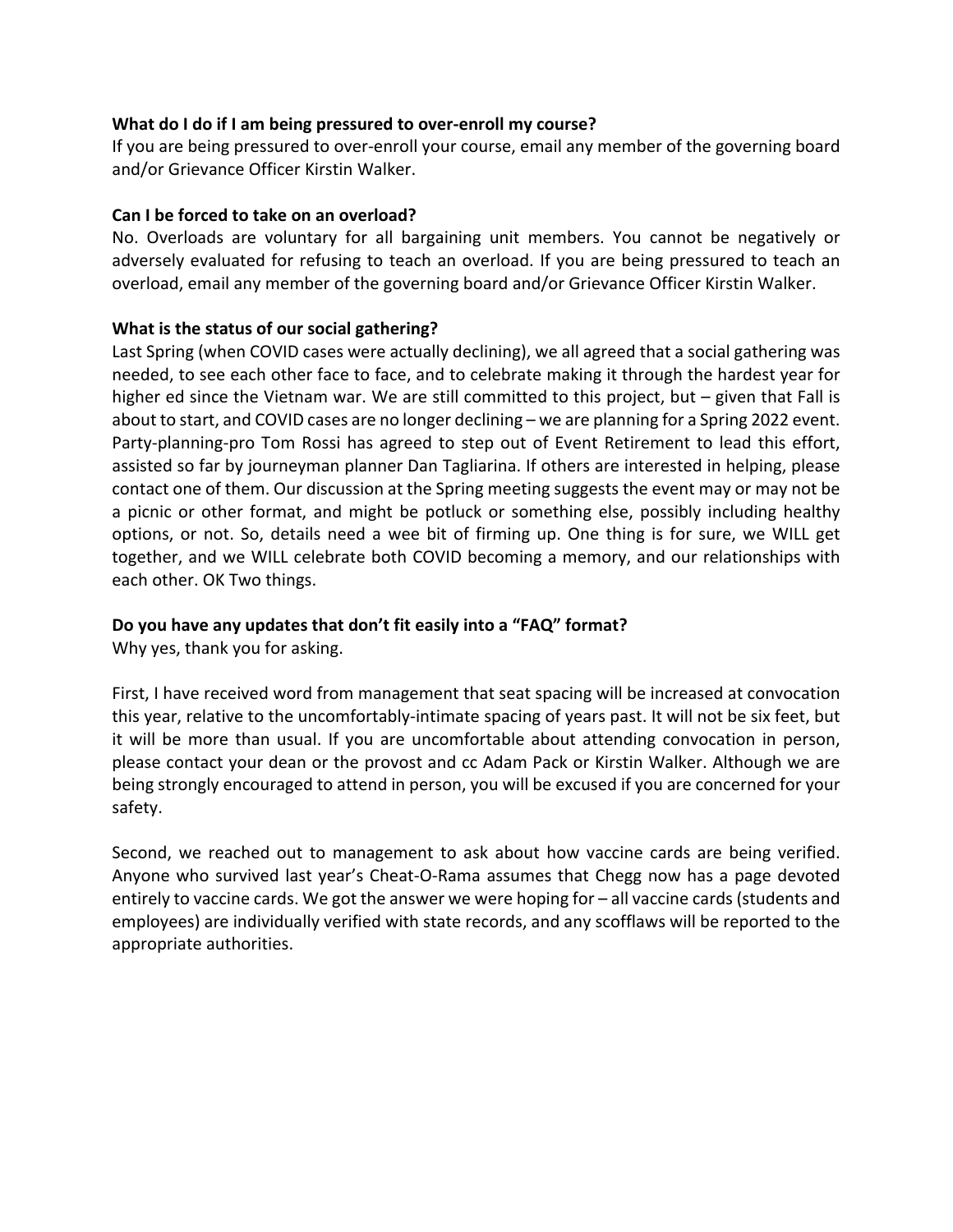#### **When will we see our pay go up?**

If the MOA is ratified (see above) on August 26, HR will adjust our pay according to the agreement, and our paychecks after that will reflect the new amount (including ALL raises). Since changing the payroll multiple times (once now for PDC/promotional raises, then again for MOA increases) would certainly result in many many errors, we have agreed to let HR do all the adjustments at once. This will include a retroactive adjustment, to make up for the paychecks we receive before the change. If the MOA is not ratified on 8/26, then we will have HR adjust for the non-MOA changes (including retroactive pay), and we will deal with a future MOA when/if it happens. PDC raises and promotional raises were earned *independently of the MOA*, and will be added whether or not the MOA passes. We are simply allowing HR to do all the changes at once to minimize errors.

#### **When is our next General Membership meeting?**

Our next scheduled General Membership meeting is September 29, 2021, from 3:30pm-5:30pm. Please put this on your calendar. More information about this meeting will be sent out in September. Our Fall General Membership meeting is always the last Wednesday of September. Per the collective bargaining agreement, the College may not schedule any meetings that require the attendance of bargaining unit members during this time. If you are asked to attend a meeting during this time, please let Adam Pack and/or Kirstin Walker know.

In Solidarity,

Adam Pack President, AAUP-UC

Governing Board President: Adam Pack Vice President: Leonore Fleming Treasurer: Xiao Xiao Secretary: Jim Brown Past President: Paul J. MacArthur Governing Board Member: John Cormican Governing Board Member: Linnéa Franits Governing Board Member: Ariel Gratch Governing Board Member: Tom Rossi Governing Board Member: Dan Tagliarina Governing Board Member: Chris Tingley Grievance Officer: Kirstin Walker

AAUP-UC's website: https://aauputicacollege.org/